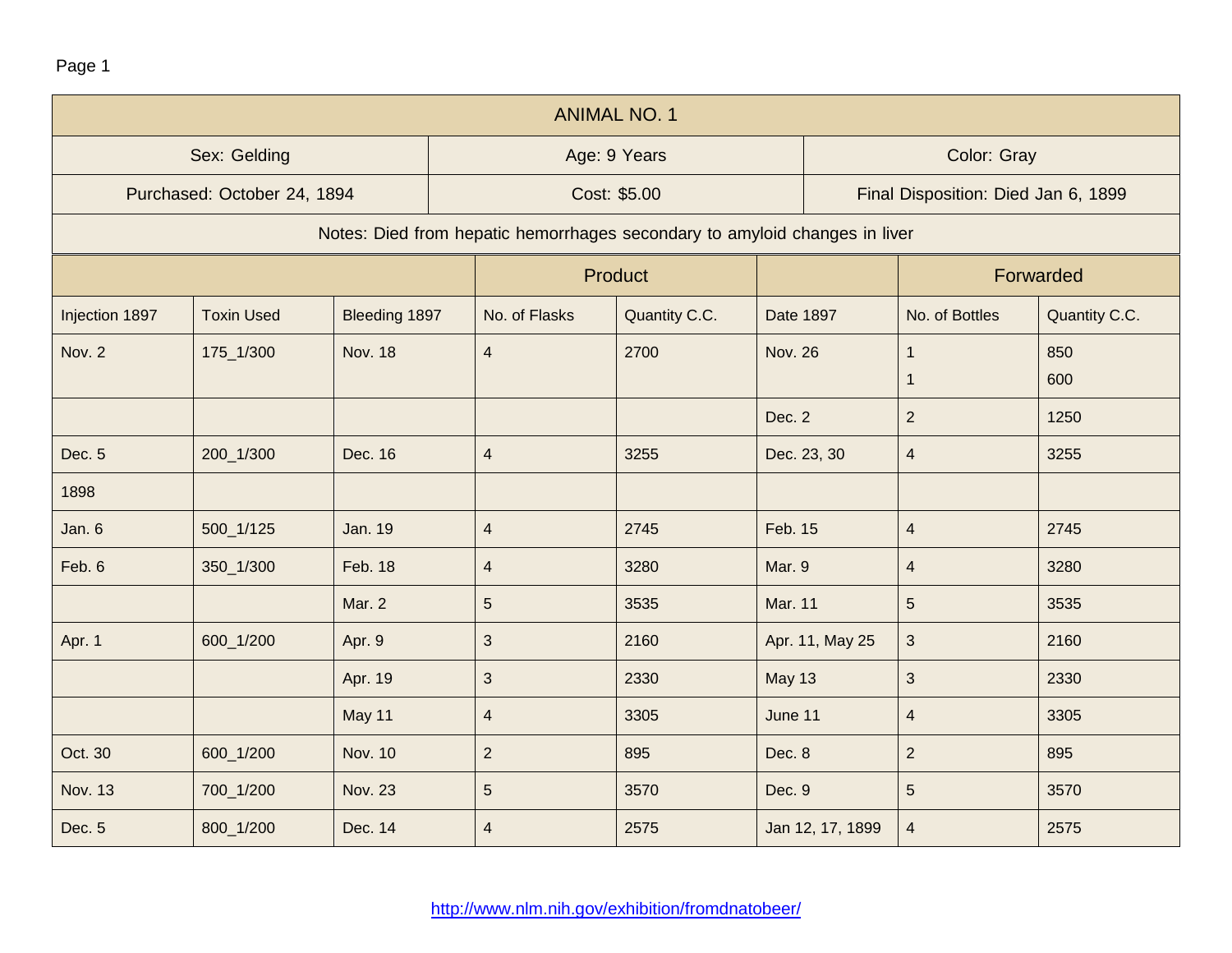| г |  |
|---|--|
|---|--|

| <b>ANIMAL NO. 83</b> |                             |                |                         |                |                  |                                      |               |  |  |  |
|----------------------|-----------------------------|----------------|-------------------------|----------------|------------------|--------------------------------------|---------------|--|--|--|
|                      | Sex: Gelding                |                |                         | Age: 8 Years   |                  | Color: Brown                         |               |  |  |  |
|                      | Purchased: November 1, 1895 |                |                         | Cost: \$55.00  |                  | Final Disposition: Died May 22, 1899 |               |  |  |  |
|                      |                             |                |                         | <b>Product</b> |                  | Forwarded                            |               |  |  |  |
| Injection 1897       | <b>Toxin Used</b>           | Bleeding 1897  | No. of Flasks           | Quantity C.C.  | <b>Date 1897</b> | No. of Bottles                       | Quantity C.C. |  |  |  |
| Oct. 28              | 600_1/300                   | <b>Nov. 5</b>  | $\overline{4}$          | 2900           | <b>Nov. 10</b>   | $\overline{4}$                       | 2900          |  |  |  |
| <b>Nov. 23</b>       | 600_1/300                   | Dec. 6         | $\,6\,$                 | 3890           | Dec. 10, 16      | $\,6\,$                              | 3890          |  |  |  |
|                      |                             | Dec. 16        | $5\phantom{.}$          | 4215           | Dec. 23, 30      | 5                                    | 4215          |  |  |  |
| Dec. 27              | 600_1/125                   | Jan. 5, 1898   | $\overline{4}$          | 3150           | Feb. 4, 1898     | $\overline{4}$                       | 3150          |  |  |  |
|                      |                             | <b>Jan. 19</b> | $6\phantom{1}$          | 5280           | Feb. 15          | $6\phantom{a}$                       | 4280          |  |  |  |
| 1898                 |                             |                |                         |                |                  |                                      |               |  |  |  |
| Apr. 12              | 250_1/125                   | Apr. 19        | $\overline{\mathbf{4}}$ | 3240           | <b>May 25</b>    | $\overline{\mathbf{4}}$              | 3240          |  |  |  |
|                      |                             | May 11         | $\overline{4}$          | 2895           | June 11          | $\overline{4}$                       | 2895          |  |  |  |
| Oct. 22              | 500_1/200                   | Oct. 29        | $\mathbf{3}$            | 1565           | Dec. 8, 9        | 3                                    | 1565          |  |  |  |
| <b>Nov. 11</b>       | 400_1/200                   | <b>Nov. 23</b> | $\overline{4}$          | 2940           | Dec. 8           | $\overline{\mathbf{4}}$              | 2940          |  |  |  |
| Dec. 5               | 800_1/200                   | Dec. 17        | $\sqrt{5}$              | 3575           | Jan 17, 19 1899  | $\overline{5}$                       | 3575          |  |  |  |
| Dec. 24              | 800_1/200                   | Jan. 7, 1899   | $\overline{4}$          | 3120           | Jan 17, 23       | $\overline{\mathbf{4}}$              | 3120          |  |  |  |
| 1899                 |                             | <b>Jan. 14</b> | 6                       | 4275           | Jan. 23, Feb 11  | $\,6\,$                              | 4275          |  |  |  |
| <b>Mar. 11</b>       | 1000_1/200                  | Mar. 29        | $\mathfrak{S}$          | 2010           | Apr. 3, 21       | $\sqrt{3}$                           | 2010          |  |  |  |
| Aor. 14              | 1000_1/200                  | Apr. 20        | $\overline{\mathbf{4}}$ | 3345           | 4/46, 4/28, 5/19 | $\overline{4}$                       | 3345          |  |  |  |
| May 4                | 700_1/150                   | May 10         | $\overline{7}$          | 4790           | 5/15, 5/19       | $\overline{7}$                       | 4790          |  |  |  |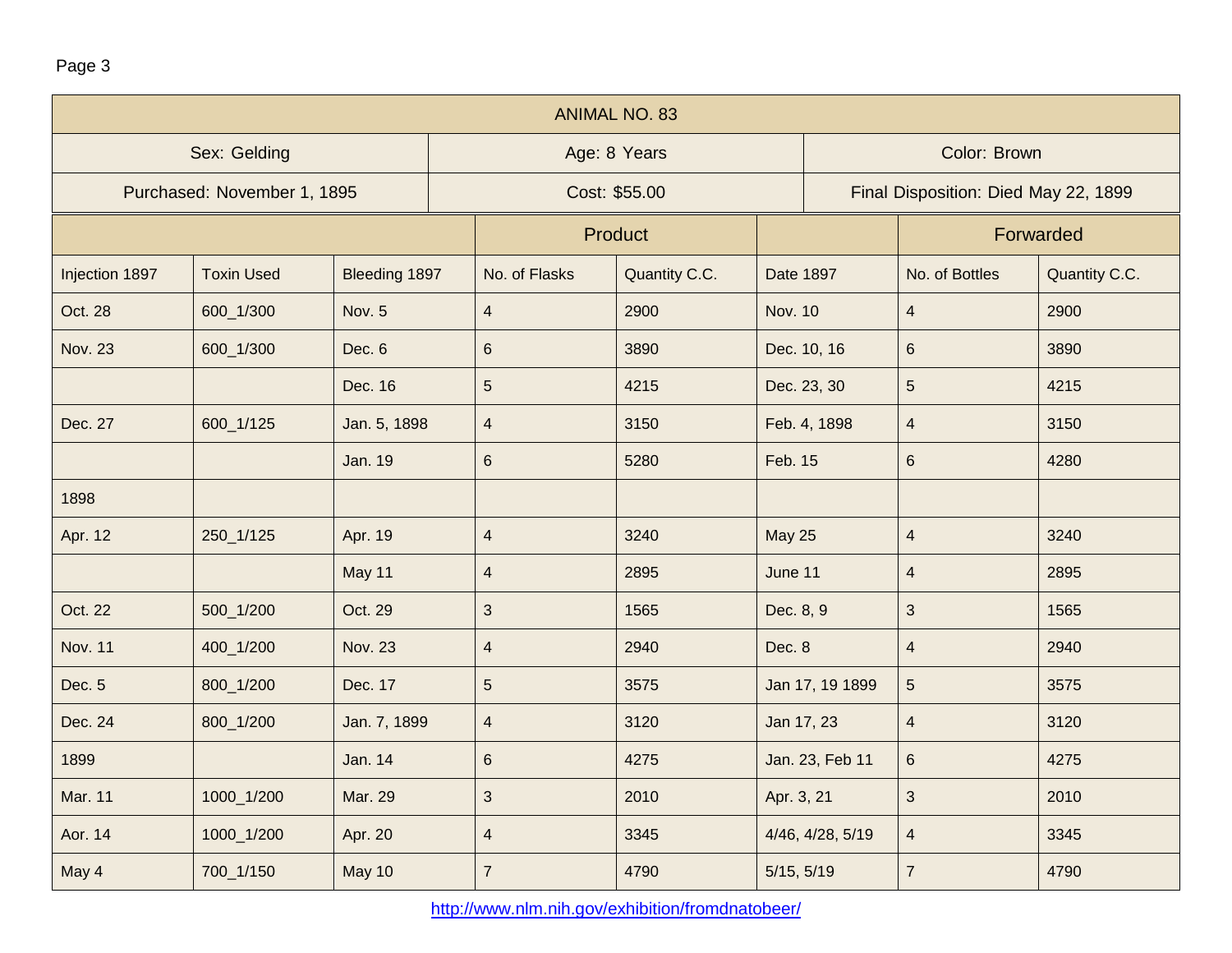## Page 9

| <b>ANIMAL NO. 96</b>     |                   |                         |                         |                  |                             |                          |               |                                                      |                          |                            |
|--------------------------|-------------------|-------------------------|-------------------------|------------------|-----------------------------|--------------------------|---------------|------------------------------------------------------|--------------------------|----------------------------|
|                          | Sex: Gelding      |                         |                         | Age: 8 Years     |                             |                          |               | Color: Bay                                           |                          |                            |
| Purchased: June 24, 1897 |                   |                         |                         | Cost: \$60.00    |                             |                          |               | Final Disposition: Died April 1 <sup>st</sup> , 1899 |                          |                            |
|                          |                   |                         |                         | Product          |                             | Forwarded                |               |                                                      |                          | <b>Destroyed</b>           |
| Injection<br>1897        | <b>Toxin Used</b> | <b>Bleeding</b><br>1897 | No. of<br><b>Flasks</b> | Quantity<br>C.C. | Date 1897                   | No. of<br><b>Bottles</b> | Quantity C.C. |                                                      | No. of<br><b>Bottles</b> | Quantity C.C.              |
| Oct. 24                  | 250_1/300         | Oct. 30                 | $\overline{5}$          | 2745             | Nov. 5,10                   | 3,2                      | 2025,720      |                                                      |                          |                            |
| <b>Nov. 17</b>           | 350_1/300         | <b>Nov. 29</b>          | $\,6\,$                 | 3965             | Dec. 6, 10                  | $6\phantom{1}$           | 3965          |                                                      | $\mathbf{1}$             | 265 used for<br>infections |
|                          |                   | Dec. 8                  | $\overline{4}$          | 3535             | Dec.<br>16,21.23            | $\overline{4}$           | 3535          |                                                      |                          |                            |
| Dec. 24                  | 500_1/125         | Jan. 5,<br>1898         | $\overline{5}$          | 2645             | Jan. 19,<br>Feb. 4,<br>1898 | 5                        | 2645          |                                                      |                          |                            |
| Feb. 11,<br>1898         | 500_1/200         | Feb. 23                 | $\overline{4}$          | 2785             | Mar. 9                      | $\overline{4}$           | 2785          |                                                      |                          |                            |
|                          |                   | Mar. 2                  | $\mathbf{3}$            | 1825             | Apr. 11                     | 3                        | 1825          |                                                      |                          |                            |
| Mar. 24                  | 500_1/200         | Apr. 4                  | $\overline{\mathbf{4}}$ | 2455             | Apr. 11                     | $\overline{4}$           | 2455          |                                                      |                          |                            |
|                          |                   | Apr. 20                 | $\mathbf{3}$            | 1890             | <b>May 13</b>               | 3                        | 1890          |                                                      |                          |                            |
|                          |                   | May 18                  | $\mathbf{3}$            | 2375             | June 11                     | 3                        | 2375          |                                                      |                          |                            |
| Dec. 28                  | 800_1/100         | Jan. 21,<br>1899        | $\mathbf{3}$            | 2210             | Mar. 1,<br>1899             | 3                        | 2210          |                                                      |                          |                            |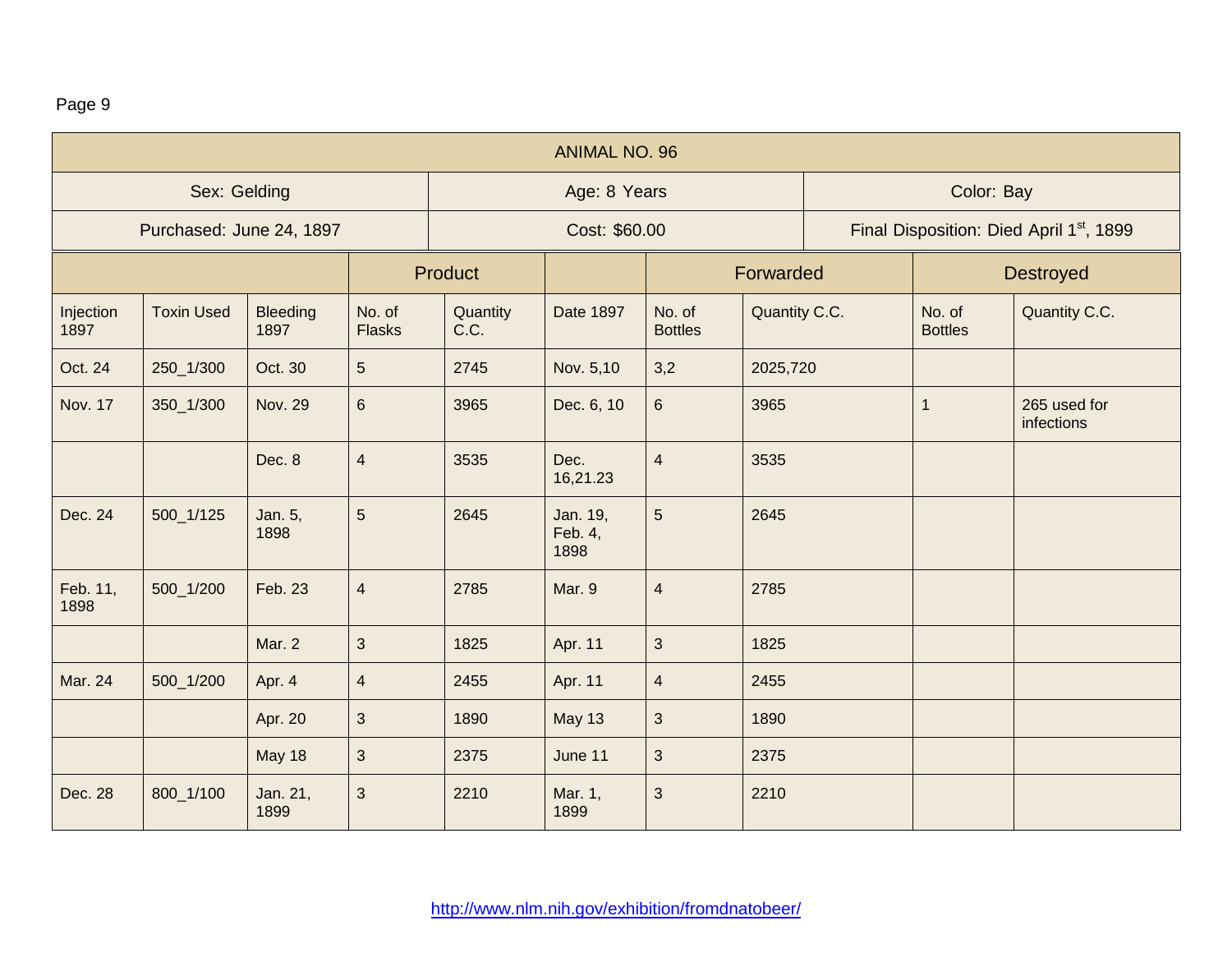| <b>ANIMAL NO. 111</b>      |                   |                         |                         |                             |                            |                          |                  |                                           |                                |               |
|----------------------------|-------------------|-------------------------|-------------------------|-----------------------------|----------------------------|--------------------------|------------------|-------------------------------------------|--------------------------------|---------------|
|                            | Sex: Gelding      |                         |                         | Age: 7+ Years               |                            |                          |                  | Color: Bay                                |                                |               |
| Purchased: August 25, 1897 |                   |                         |                         | Cost: \$25.00               |                            |                          |                  | Final Disposition: Died September 4, 1898 |                                |               |
|                            |                   |                         |                         | <b>Product</b><br>Forwarded |                            |                          | <b>Destroyed</b> |                                           |                                |               |
| Injection<br>1897          | <b>Toxin Used</b> | <b>Bleeding</b><br>1897 | No. of<br><b>Flasks</b> | Quantity<br>C.C.            | <b>Date 1897</b>           | No. of<br><b>Bottles</b> | Quantity C.C.    |                                           | No. of<br><b>Bottles</b>       | Quantity C.C. |
| Nov. 2                     | 200_1/300         | <b>Nov. 10</b>          | 3                       | 1350                        | <b>Nov. 16</b>             | $\mathbf{1}$             | 550              |                                           |                                |               |
|                            |                   |                         |                         |                             | Nov. 24,<br><b>Nov. 24</b> | 1, 1                     | 450, 350         |                                           |                                |               |
| <b>Nov. 14</b>             | 300_1/300         | <b>Nov. 24</b>          | $\overline{4}$          | 2490                        | Dec. 2, 6,<br>10           | $\mathbf{3}$             | 1790             |                                           | 700 used<br>for<br>(illegible) |               |
| <b>Nov. 28</b>             | 300_1/300         | Dec. 10                 | $\overline{\mathbf{4}}$ | 2490                        | Dec. 23, 30                | $\overline{4}$           | 2490             |                                           |                                |               |
| 1898                       |                   | 1898                    |                         |                             | 1898                       |                          |                  |                                           |                                |               |
| Jan. 27                    | 350_1/300         | Feb, 9                  | $\mathfrak{S}$          | 1185                        | Mar. 9                     | $\sqrt{3}$               | 1185             |                                           |                                |               |
|                            |                   | Feb. 18                 | $\overline{\mathbf{4}}$ | 3210                        | Mar. 9                     | $\overline{4}$           | 3210             |                                           |                                |               |
| Apr. 12                    | 650_1/200         | Apr. 21                 | $\sqrt{3}$              | 1560                        | May 13                     | $\sqrt{3}$               | 1530             |                                           |                                |               |
|                            |                   | May 24                  | $\overline{2}$          | 1685                        | June 11                    | $\overline{2}$           | 1685             |                                           |                                |               |
| July 4                     | 600_1/200         | July 11                 | $\mathfrak{S}$          | 1970                        | Sept. 15                   | $\mathbf{1}$             | 910              |                                           | $\overline{2}$                 | 1060 Moldy    |
| July 15                    | 700_1/200         | July 23                 | $\mathbf{3}$            | 2570                        | Sept. 15                   | $\sqrt{2}$               | 1840             |                                           | $\overline{1}$                 | 700           |